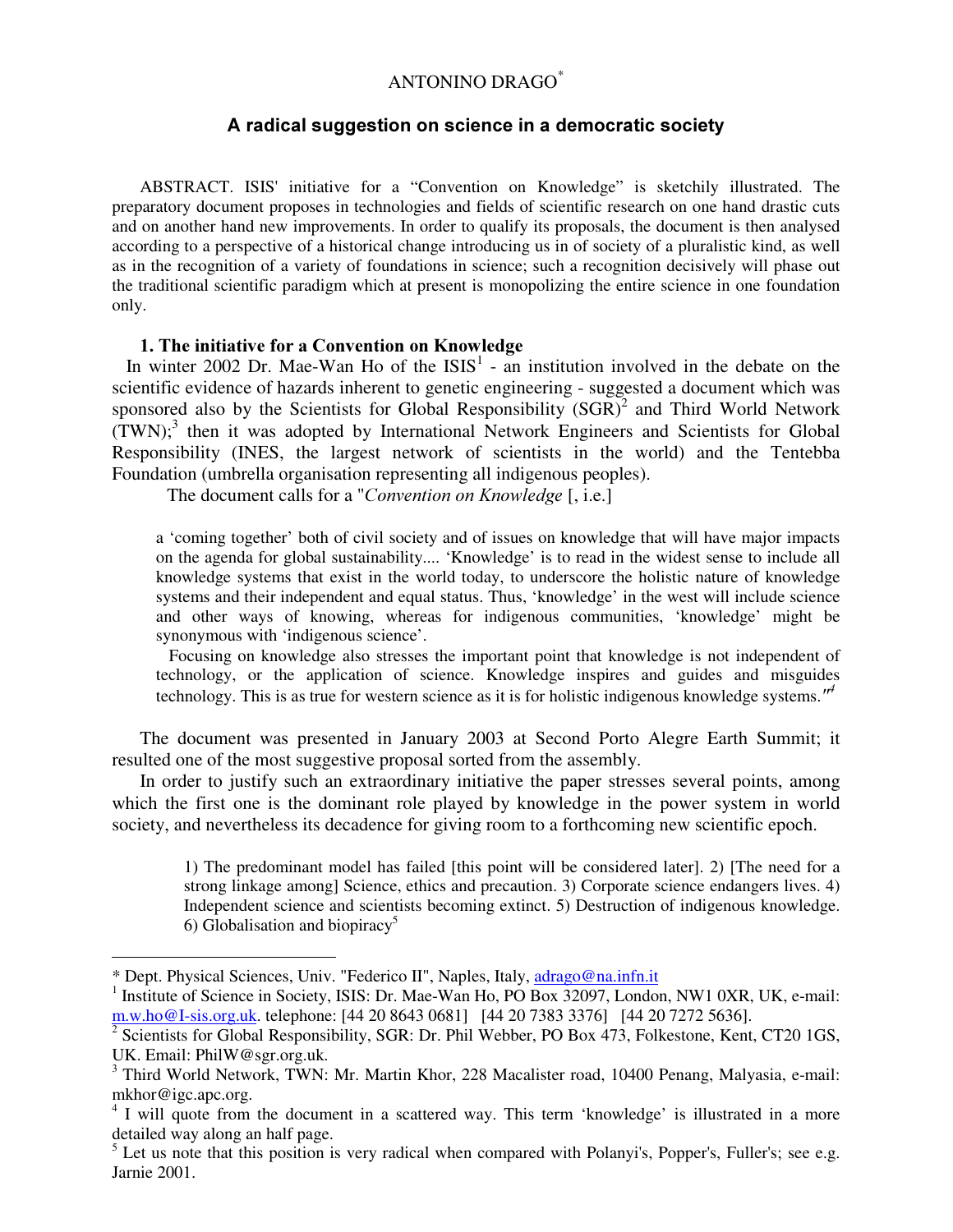Moreover, the following points are remarked by viewing science from inside of it:

1) Suppressing dissent inside science. 2) Corporate takeover of science brokered by governments (Governments have sold science and scientists to the corporations). 3) Science behind closed doors. The academic-industrial complex is not open to public scrutiny. 4) Corporate science kills too. 5) Scientific journals closed to debate. 6) 'National GM debate'[among scientists] is a farce.

Surely the promoters of the initiative have to be thanked; they courageously manifested a position opposing a variety of stereotypes on science; moreover they promoted a debate on a so relevant social theme.

### 2. The suggestion for drastic cuts on science and technology

The importance of the document is given by not only its lucid and up-to-date criticism of the present state of research in the world and mainly about the hottest question under debate biotechnologies -, but also its proposal for radical cuts in scientific research and technologies.

1. Technologies that should be banned: Nuclear weapons. Biological weapons.Chemical weapons 2. Technologies that should be phased out: Nuclear power stations. Fossil fuel. Antibiotics in

agriculture. Agrochemicals: chemical herbicides, pesticides, fertilizers.

3. Technologies that should be subject to international peaceful control: Genetic engineering. Nanotechnology.

4. Research that should be discontinued: Any research in weapons of mass destruction, chemical and biological warfare. Xenotransplantation. Genetic modification of animals for agriculture, pharmaceutical and industrial productions. Genetic modification of plants released into the environment for agriculture, pharmaceutical and industrial productions. Terminator technologies (genetic engineering for reproductive sterility, either in seed, pollen or ovule). Gene therapy. Human cloning, including 'therapeutic' human cloning

Let us remark that military technologies are mentioned as first, because the military sector in society is the most powerful sector in promoting social development. Already in the 60's the Report from Iron Mountain (maybe by J. Galbraith) stressed that in the present time a war is won by the leading nation in scientific research, rather than industrial development. In the past, the close link between military research and civil research was mainly manifested by nuclear power; at present this link is surely reiterated by genetic research. The previous list represents a detailed programme for reducing scientific research and technologies.<sup>6</sup>

### 3. The suggested way forward

The document's proposals are not only in the negative direction, but also in a positive way to promote research and technology, according to the following guidelines.

<sup>&</sup>lt;sup>6</sup> In a different part of the document some general recommendations are added: "Apart from the obvious criteria that the technologies should not be harmful or toxic, there are other features to consider. They should respect human rights and ethical concerns of society. They should not compromise the conditions of life for future generations while benefiting the present. They should be affordable and genuinely improve the lives of all, and not just the rich. In the biomedical realm, for example, this would set a policy for minimum intervention technologies that are effective, that would also minimise the costs of patented procedures and products. One criterion that is perhaps not so obvious is that the technology should not compromise people's autonomy and choice, that is, people should not be coerced into using the technology. This is particularly relevant to genetic diagnostic tests targeted at 'defective genes' that discriminate against individuals or the unborn, or DNA databases that compromise people's rights to privacy. Other situations might involve nano-technological implants that cannot easily be removed by the user".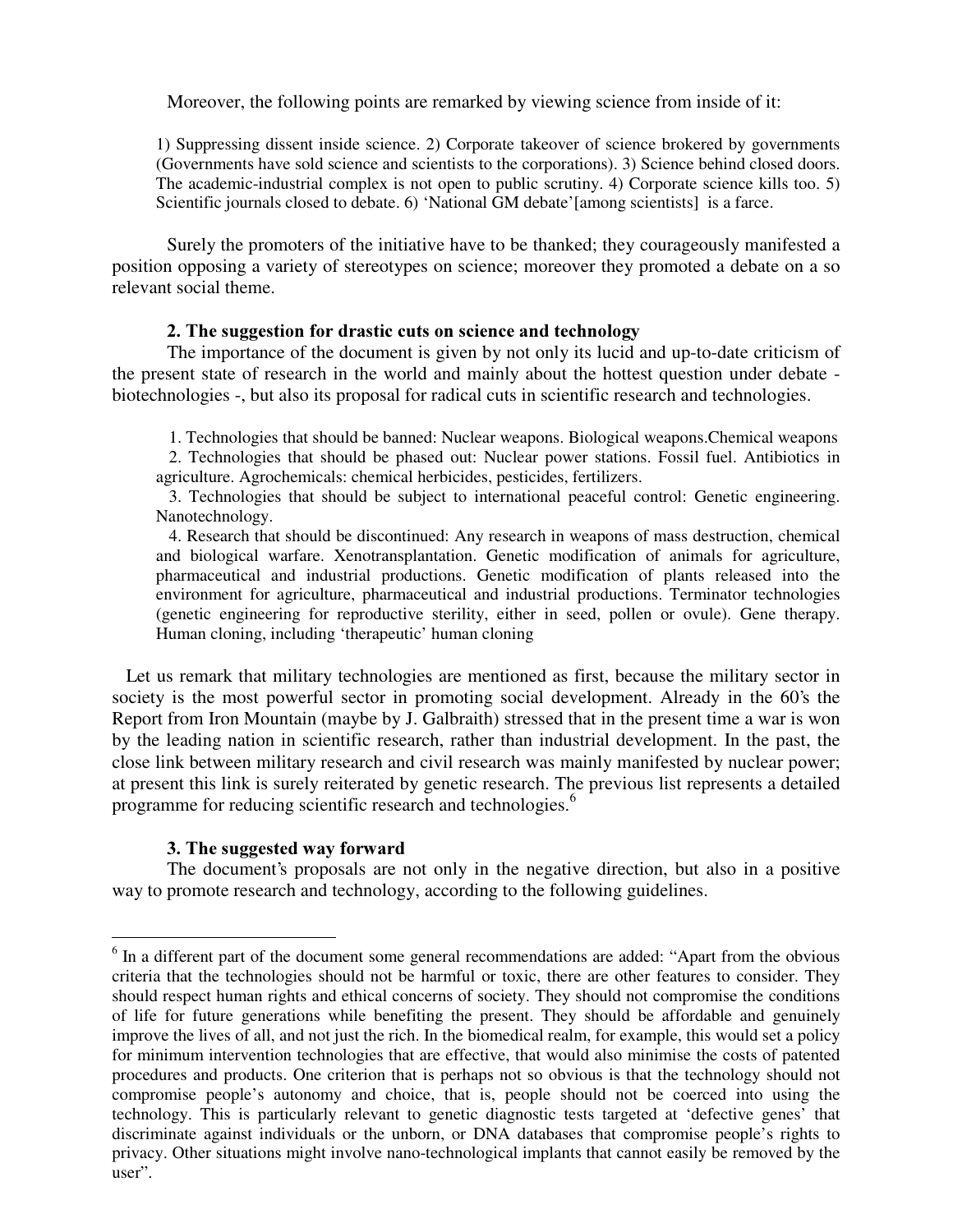We need to substantially alter the way knowledge is acquired and applied. In particular, we need to transform the way scientific research is conducted in the west as well as the areas funded….

[First,] Scientists should work much more closely, if not directly, with local communities…

[Then, the list presents the part of] Science and technologies that should be supported. There are many existing technologies that will make valuable contribution to sustainability. Rather than attempting to produce an exhaustive list of such technologies, we identify them in the context of two areas that desperately need to be funded. Ecology and energy use in sustainable systems…

Not as well acknowledged are the following topics: Complexity and bio-diversity in agroecological systems. Energy-relationships, energy use and renewable energies. Concept of 'waste' and sustainability. Renewable energy generation and bio-degradable technologies. New forms of public ownership. Minimum waste generation and efficient processes in agriculture and industry. Novel ecological accounting procedures for sustainability. Biophysical indicators of ecosystem health and monitoring technologies. Decentralised energy-efficient technologies that promote local autonomy and participation. Social environmental indicators of sustainability. Localisation and regionalisation versus globalisation. Science of the organism and holistic health

Many new research programmes fall potentially within the general area of "science of the organism"… We have identified the following topics: Biophysical model of the organism. Understanding complementary and alternative medical practices. Concept of holistic health that includes the social and ecological environment. Biophysical, dynamical indicators of health. Social and environmental indicators of health. Non-invasive, non-destructive technologies for monitoring health and food quality. Effective therapeutic methods based on minimum intervention. Criteria of appropriate technologies…. 7

#### 4. The origin of the suggestions: the criticism of the past paradigm

The technologies to be banned or phased out according to this programme surely interprets mankind's feelings of possible threats; but their number is considerably high. One can well conceive a world where technologies are reduced; but do present scientific research will accept the above drastic cuts? This policy is commonly opposed by a serious objection, concerning the prominent social role played by scientific research in leading human society; since scientific research is commonly believed to be the main expression of rationality.

Hence, it is relevant to list the arguments which are offered by the proponents of the document at issue about the role played by science in society. It is recognised that its role was a progressive in nature; but in past centuries only.

The advancement of science - the predominant knowledge system of the West - has been linked historically with progress and civilisation, and general improvement of the lives of the masses, at least up to the beginning of the twentieth century. World War II and the atom bomb shocked the world into recognising that science and technology can be instruments of mass destruction. Still, the idea lingered that science is beyond reproach, and it is technology that has to be controlled. And so the atom bomb, explosives and nerve gases were turned into nuclear reactors, fertilisers and pesticides respectively, all regarded as beneficial peacetime uses. Rachel Carson's Silent Spring sounded the first warnings that the earth and all its inhabitants were being poisoned, and will be, for decades to come, unless those uses were discontinued.

At present the role played by science is viewed as radically changed, so that one can state that:

Mechanistic science and big business share the same ideology.

The increasingly intimate alliance between science and big business has deep roots. The predominant framework of western science is mechanistic and reductionist. The machine metaphor in biology dates back to Descartes' concept of the body as machine, separate from mind. Darwin's theory of evolution by natural selection proposed that species evolve and improve over time due to the all-pervasive competition of one against all and all against nature. Darwin was inspired by the

 $<sup>7</sup>$  As an instance of these proposals in the case of agriculture, see the paper suggested by ISIS itself,</sup> Pimbert 19??.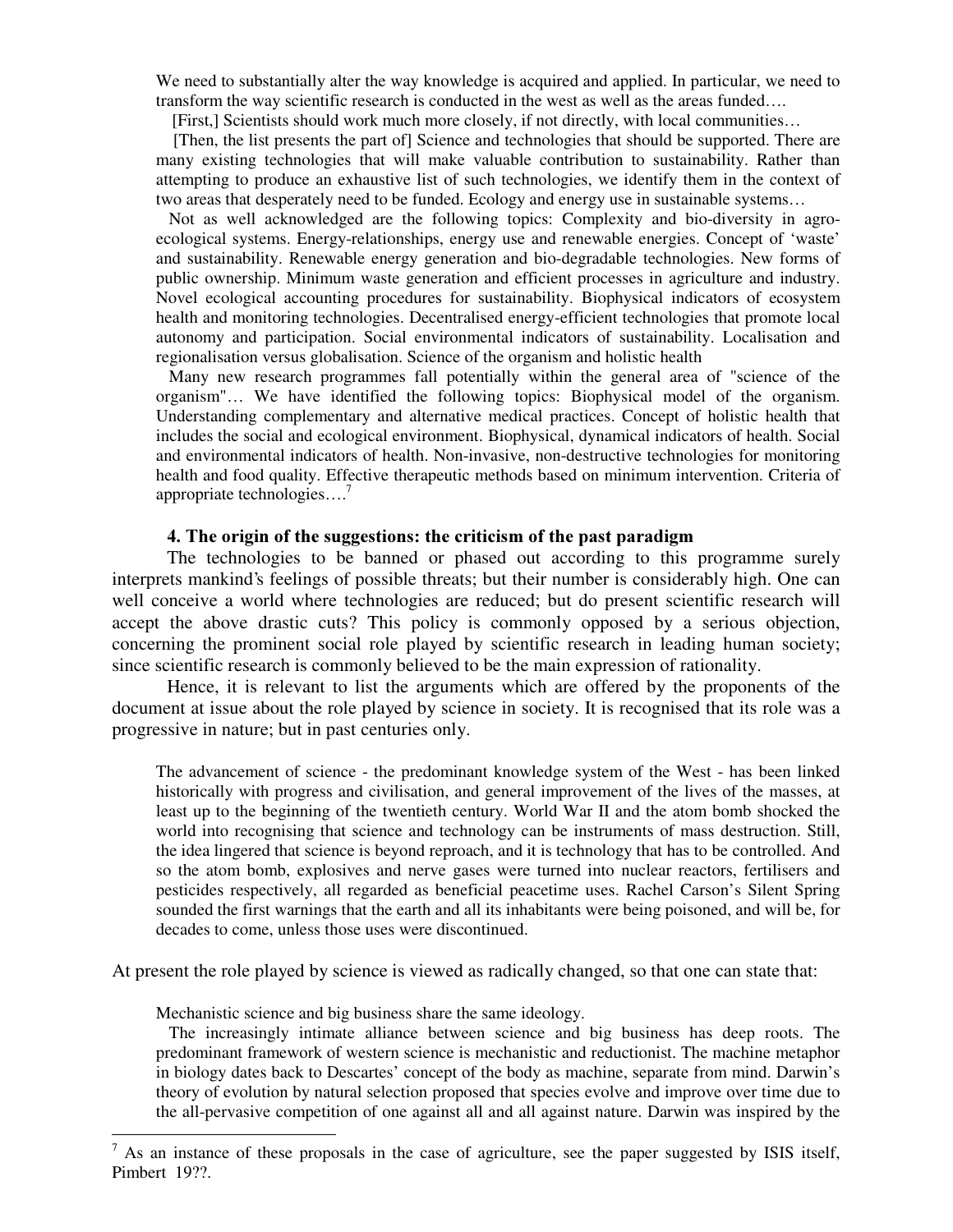laissez-faire economic theory of Adam Smith, in which competition and the 'free' market – expanding under the military might of the British Empire - was seen to be the key to economic success. Darwinism, and neo-Darwinism, in turn inspired the present day neo-liberal economic theory, a more extreme version of Adam Smith's, as it involves unfettered competition, not tempered by moral restraint.

The system of economic regulation and agreements set up after the second world war allow companies to operate without responsibility or accountability. This same ideology is currently driving economic globalisation that will have devastating consequences on the livelihood of the poorest and the survival of the global ecosystem.

This two-way connection between science and society is the clearest demonstration that science is not neutral or value free as has been widely assumed. It also opens the way to changing society through another kind of science.

After having broken the myth of a socially neutral role played by - mainly biological sciences, the document tries to penetrate inside the science itself, by examining more than just biological sciences.

Holistic, organic sciences [are] emerging.

It was the failings of the dominant knowledge system that brought fifty thousand to the streets at the World Trade Organisation conference in Seattle in November 1999, which galvanised the antiglobalisation movement. The dominant paradigm has also failed within science. Across the disciplines, from the study of complexity in mathematics and co-operative phenomena in physics to the 'fluid genome' in molecular genetics, the mechanistic conception of nature has been found thoroughly inadequate.

After these short notes, the discourse turns to positive science, mainly in the biological fields.

Western science is facing its greatest challenge, to transcend the ruling paradigm to holistic, ecological perspectives that can foster the necessary shift to sustainable ways of life.

Many individuals and local communities are already changing their own lives and the world around them for the better. They do so by learning from nature, and recognising the harmonious, symbiotic, mutualistic relationships that sustain ecosystems and make all life prosper, including the human beings as active, sensitive participants in the whole ecosystem.

The same organic revolution is happening in western science over the past thirty years. Lovelock' s Gaia theory, for example, invites us to see the earth as one super-organism with a geo-physiology that maintains it in a dynamically stable state. This is an acknowledgement that we are ecologically entangled with all life on earth.

Even more remarkable, for some of us, is the message from quantum theory: that we are inextricably entangled with one another and with all nature, which we participate in co-creating. It restores and reaffirms the holistic perspectives that many indigenous cultures have never lost touch with. At the same time, it provides a western scientific perspective that can begin to connect with indigenous health and food production systems and practices, offering much scope for creative partnerships between western and indigenous knowledge.<sup>8</sup>

Thereafter, the discourse depicts a desirable perspective, which is attached to a new scientific paradigm.

A holistic science for the west has the potential to transform the meaning and texture of the lives of all who live under the dominant knowledge system, and to create a social reality that genuinely

<sup>&</sup>lt;sup>8</sup> In a different place similar concepts are reiterated: "But western science itself is undergoing a profound paradigm change towards an organic perspective that has deep affinities with indigenous knowledge systems around the world. We have all the means to bring a truly sustainable and equitable world into being, only the political will is missing".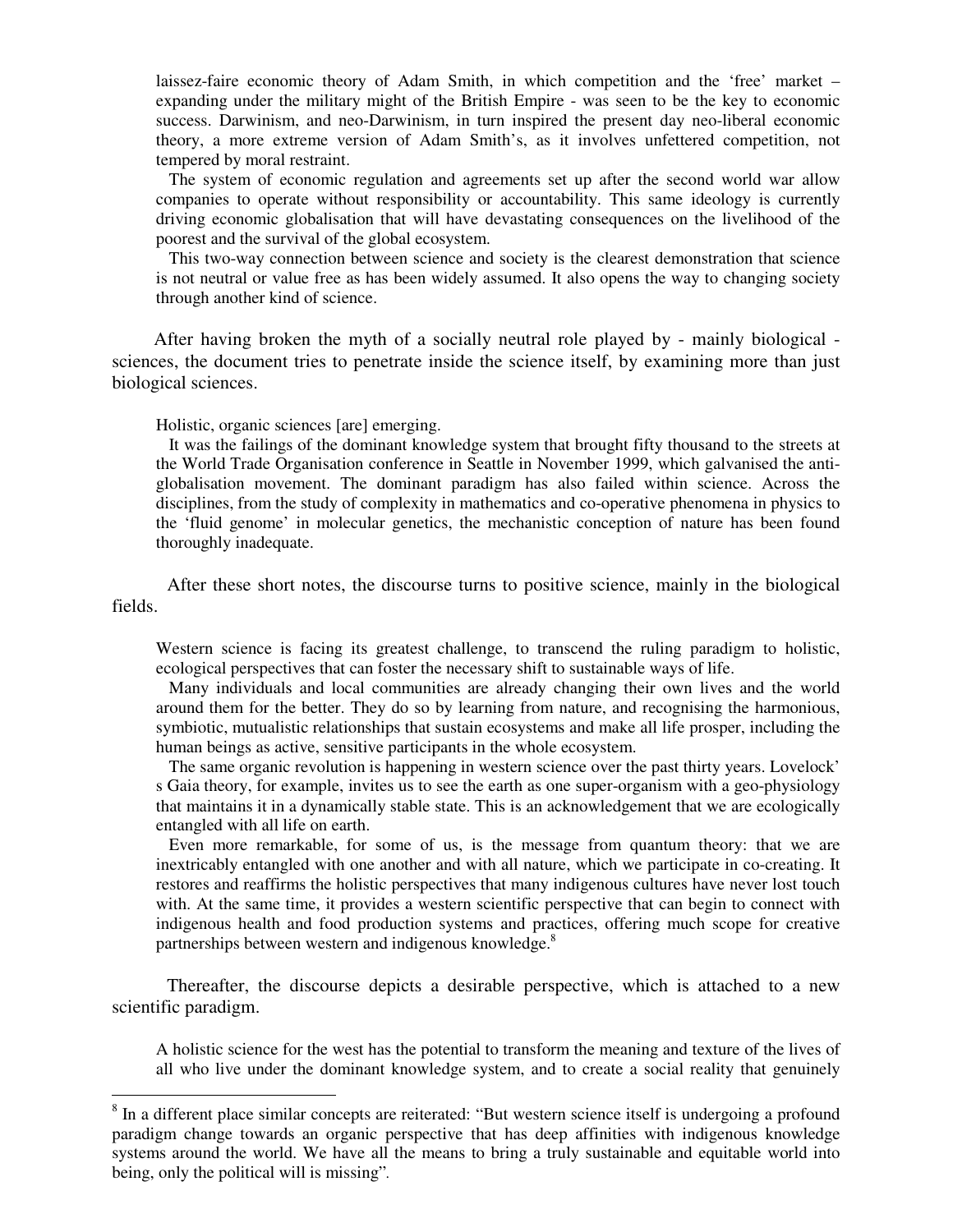serves the emotional, spiritual and physical needs of everyone. It would capture the common values that underlie the immense cultural diversity of our species.

#### 5. Which new paradigm?

In my opinion, the document is the best one written according to the current criticism to science in its relationships with society. It essentially emphazises a turning point in the development of Western civilization, substantiated by a paradigm change in science. As an application, the document courageously asks for both drastic cuts in present science and the development of new areas of research.

But I see two main questions; the document is hardly acceptable by common scientists and the new address for scientific research is not sharply defined.

Surely, dominant social powers - industrial corporations, trade unions, financial world will fiercely counterattack its proposals for drastic cuts in technologies. One has to hope in the force of reason only, in order to prevail on the established social powers.

However, one has to recall that all criticisms to negative technologies are commonly rejected as referring to the *social uses* of science rather than to *science itself:* although scientific applications may be negative, democratic political powers are capable to regulate them; while pure science is instead neutral and it has not to suffer hindrances from applied science.

Only a clever arguing upon pure science can empower the present minority position of the critics of present science. The document supports his criticisms by several philosophical remarks. In particular, the following philosophical notions play decisive roles: global, holistic, ecological, harmonious, symbiotic, entangled with one another and with the nature, participating in co-creating etc. Surely, the arguments of the document have been conceived to communicate basic issues to mainly a general public, that does not want technicalities. But the document has to address mainly the scientists, because it would be difficult to obtain any support by public opinion for a drastic change in science, when scientists'majority will defend the basic features of present scientific research. At present most scientists reject all non-scientific evaluations on science as coming from an obscurantist opposition to a progressive path leading to a better future for mankind.

About this point the document invokes an alternative science, which to most scientists appears as highly controversial since it is capable to present an alternative development of scientific research in a sketchy way. Its mentioning of indigenous scientific cultures does not give more explanations to scientists. A suggestion for a new kind of science without technical details can be appropriate to biological sciences, where there are no cogent technical features of a theory; but it is inappropriate to hard sciences, where mathematics plays a crucial role and a theory is organized in a systematic way since a lot of time. The document recall both chaos theory and Bohm's interpretation of quantum mechanics; being these subjects a matter of dispute, both do not suggest a point of common agreement.

In the document the more qualified notion in scientific terms is the idea of a new paradigm in science; it comes from a celebrated analysis on the development of classical physics (Kuhn). The document underlines several negative aspects of present paradigm and some positive aspects of a new paradigm. But the document invokes this change in a loose way. According to the historian proposing this notion, a paradigm shift is preceded by an anomaly. What constitutes the anomaly of present paradigm is not suggested by the document. Moreover, according to Kuhn the comparison of the two different paradigms, the previous and the subsequent one, shows radical variations in the meanings of basic notions. No such an analysis is offered by the document.

Without a better qualification in technical and scientific terms this document may be charged with being based on wishful thinking, and lacking of a detailed programme of both scientific and social reforms.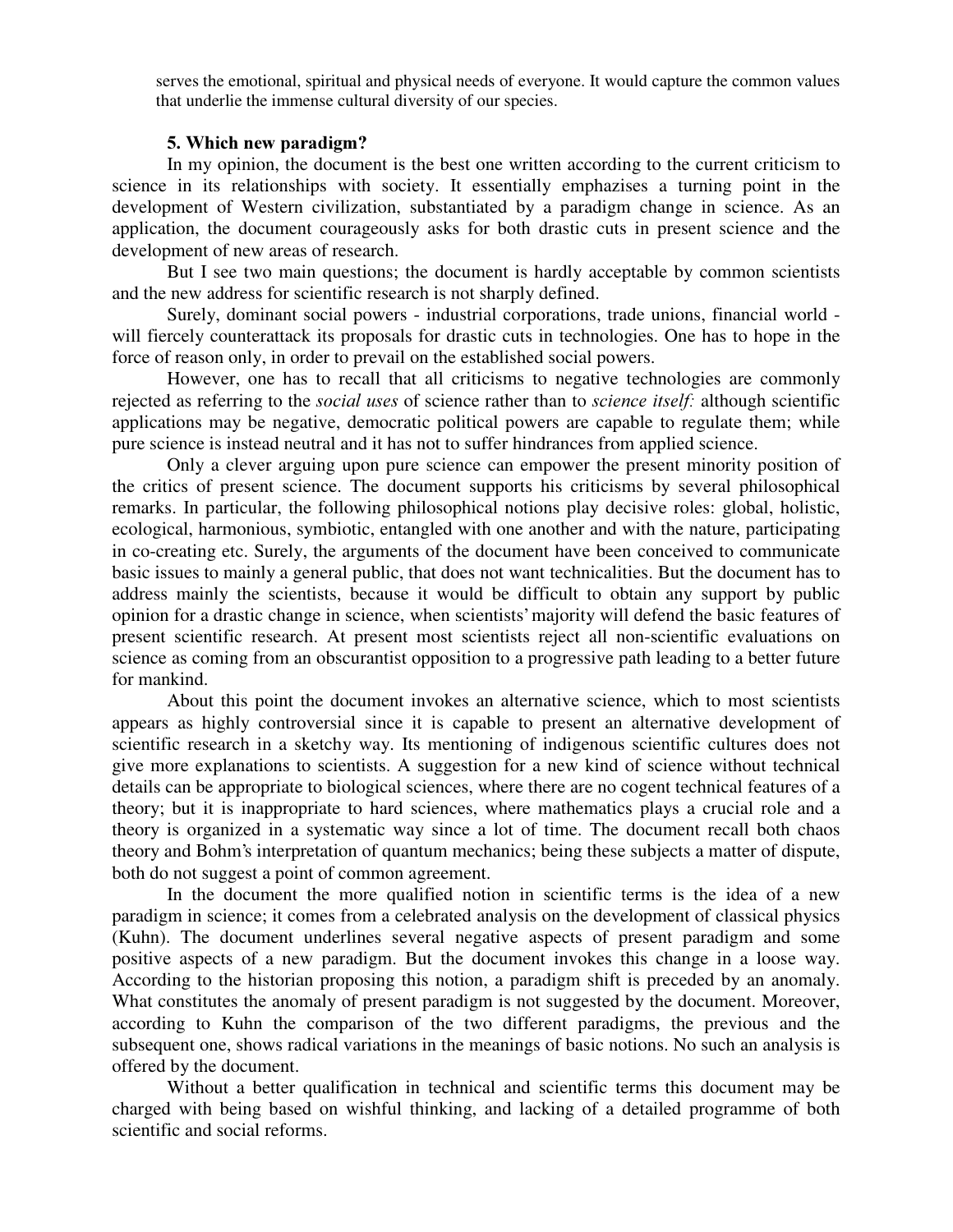### 6. The debates on energy strategies

Which strong reasons can be offered to people pro a radical change in science? It is surprising for me that the document does not supports its arguments by the results achieved by the previous great public debates on technological and scientific subjects. First of all, the debate in 70's on nuclear power and energy strategies.<sup>9</sup>

The great experience acquired by the energy debate constitutes much more than a philosophical criticism to old science. This debate led us to discover three main points. First, this theme, although of a scientific nature, plays a basic role in planning modern society; moreover, it presents a sharp dichotomy in energy technologies, between the nuclear ones and the renewable ones; so sharp and detailed to allow to oppose to each issue in the 'nuclear' planning, an alternative issue in the 'solar' planning. In more scientific terms, the world problem of energy planning taught us that there exists a sharp dichotomy between the high-temperature sources and the low-temperature sources.

Even more surprisingly, this dichotomy belongs to the core itself of the most hard science, i.e. Physics. The American Physical Society discovered<sup>10</sup> that along 150 years the very core of thermodynamic theory was disregarded by scientific and technological milieus. This fact manifests a dichotomy even in the historical development of science, between a dominating trend supported in the past by Newtonian mechanics and at present time by elementary particles, and the minoritarian attitude of thermodynamics. To a nuclear theory suggesting a 'free and unbounded energy'' is thus opposed thermodynamic theory, suggesting a wise use of energy through the entropy principle, which remarkably represents an impossibility principle.<sup>11</sup> Notice that this dichotomy includes as a particular case the dichotomy, of a philosophical nature rather than scientific nature, suggested by the document (between a mechanist attitude and a holistic attitude).

Let us remark that the resulting deep cut on nuclear power can traced back to a dichotomy belonging to pure physics. I admit that the energy debate concerns physical science, not biological sciences. But being not proved at all that physical dichotomies are severed from the dichotomies which are possible in biological sciences, I ask: Why exclude the energy debate, which moreover constituted an anticipation of the subsequent great debates on scientific themes?<sup>12</sup> Hence, let us to investigate along this direction.

### 7. The blocked knowledge on foundations of Mathematics and Mathematical Logic

But how to improve previous debate in order to achieve a dichotomic vision of science as a whole? An inspection upon the present debate on the foundations of science leads us to take in account two sharp dichotomies in the hardest fields of science, i.e. Mathematical Logic and Mathematics.

<sup>&</sup>lt;sup>9</sup> Actually, this point is lacking in all new proposal for a new image on science presented in past two decades; in particular, in biological scholars.

 $10$  AMP 1975.

 $11$  The opposition concerns also their kinds of mathematics. In the former case, the differential equations, based upon the classical motion of an infinitesimal, directly linked to the notion of actual infinity. In the latter case the elementary mathematics, which can be put in correspondence with physical operations. More details in my paper Drago 1988.

 $12$  One more great public debate about a scientific and technological theme regarded the arms race in the time of the Euromissiles. In this case two different ideologies shared the same rationality of a nuclear balance, both running towards an infinite amount of destructive power. In opposition, it was the rationality of both confidence and cooperation, shortly solidarity. In fact, latter rationality won in 1989. Then, the mankind was free from the threat to its survival. Hence, the past experience about the problem of arms' race taught us that there is a sharp dichotomy between nuclear weapons (cumulated by both superpowers) and non-violence (suggested by Gandhi and then supported by several peoples in 1989). Commonly, this dichotomy is disregarded since it does not appear so much scientific in nature. But about this point the anticipatory paper by M. Nagler [1981] is enlightening.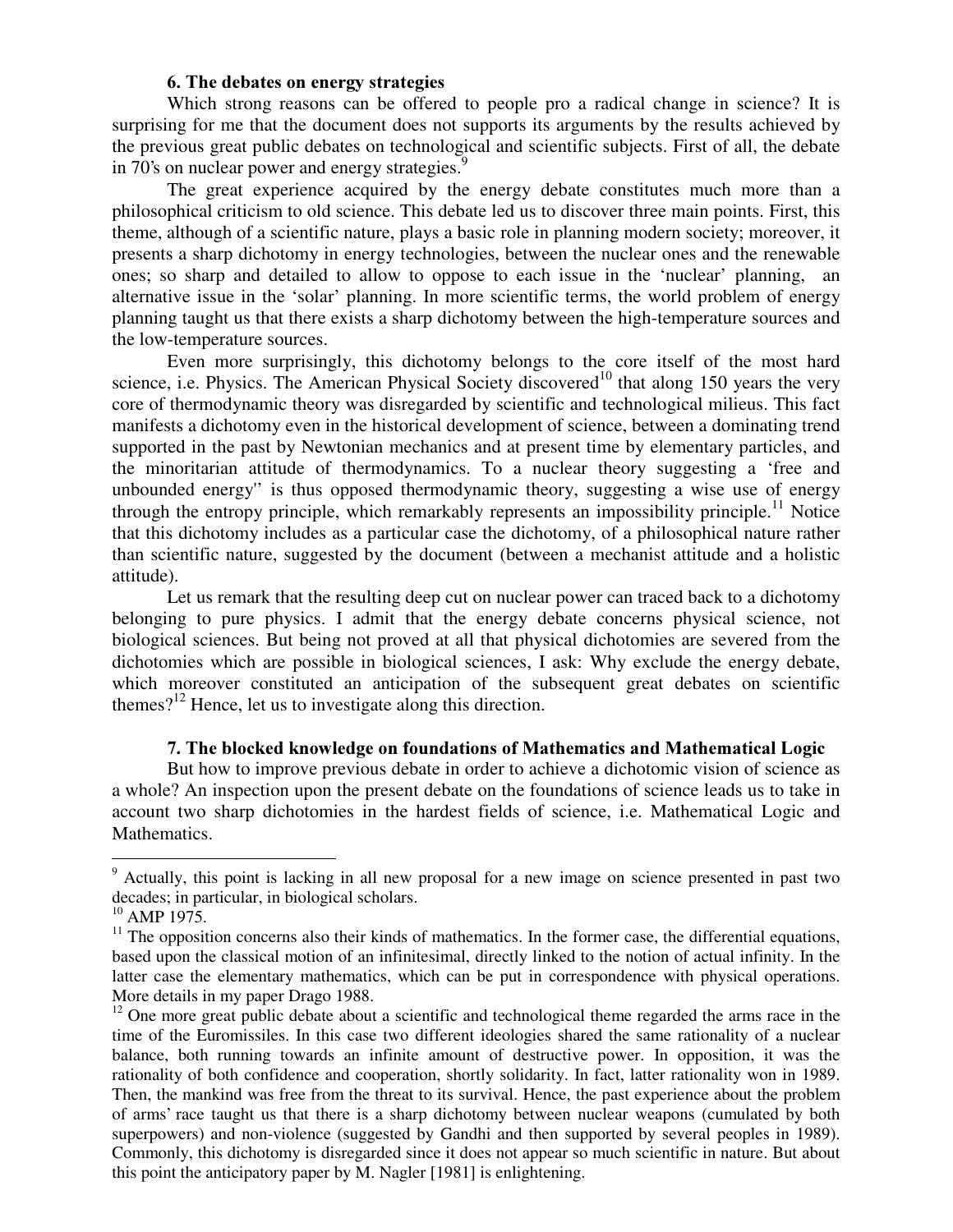In Mathematics a celebrated investigation on the history of hard sciences in general gives support to a dichotomy as pertaining to mathematics. By analysing the birth of modern science, Koyré illustrated a sharp dichotomy between some scientists making use of actual infinity (Cavalieri, Newton) and some others making use of potential infinity only (Galilei, Huygens, partly Descartes). The first attitude prevailed through the intensive use of infinitesimal analysis, which was based upon the notion of an infinitesimal as the inverse of the actual infinity; whereas geometers wanted to maintain the certainty of the operative tools of ruler and compass. In 19<sup>th</sup> Century Cauchy started a "reform" in order to purge mathematics of so embarrassing notion; he originated the so-called "rigorous", or  $\varepsilon$ - $\delta$  mathematics. Again, this attitude seemed to obscure all other attitudes so that current teaching presents only this one. But its use of actual infinity was emphazised by the introduction of Zermelo's axiom; this kind of mathematics actually makes use of actual infinity; an accurate inspection shows that current teaching introduces actual infinity since the presentation of irrational numbers, or since the presentation of set theory at primary school; the university student is educated by rigorous mathematics to make use of actual infinity in defining the process of a limit, inasmuch as inside the  $\delta$  intervals he chooses a final point with an absolute accurateness as the final result of the given series.

On the other hand, since the beginnings of  $20<sup>th</sup>$  century some mathematicians tried to found anew mathematics, by rejecting the use of this notion. Eventually, in 1967 these mathematicians successfully represented the counterparts of a great part of the traditional body of mathematics. A "constructive mathematics", which is bound to make use of potential infinity only, was then developed in a detailed way.<sup>13</sup> Hence, even Mathematics cannot more claim to always represent an unique truth.<sup>14</sup> A basic dichotomy is substantiated by the use of either classical mathematics or constructive mathematics.

The same can be reiterated about Mathematical Logic. It is a century that the foundations of Mathematical Logic started to be severed in various schools: modal, intuitionistic, minimal, positive, quantum, monotonic, linear, default, etc. Since the 30's the program to reduce one logic to another one by means of an operation likely as an inclusion relation has been proved to be impossible; Kolmogoroff-Glyvenko-Goedel's translation from classical logic to intuitionistic logic resulted to be a landmark of this research: a sure translation is possible in a particular case only (the propositional calculus), whereas the gap between the two kinds of logic resulted to be of an infinite nature. 15

In Mathematical Logic the dichotomy is mainly between classical logic – where the law of double negation holds true –, and intuitionistic logic (together with the weaker kinds of logic) - where this law may fail. Moreover, let us consider that D'Alembert<sup>16</sup> and then Lazare Carnot<sup>17</sup> proposed a corresponding dichotomy, between a deductive organisation and an "empirical" organisation of a theory; the latter one being of a global nature, like thermodynamics (whose holistic alternative was born already 150 years ago!). With slightly different words this dichotomy was reiterated by Poincaré and Einstein.<sup>18</sup> It is easy to show that classical logic manages the deductive organization of a scientific theory; whereas intuitionistic logic is specific for the latter kind of organization. 19

 $13$  Bishop 1967.

 $14$  B. Russell said that mathematicians do not more agree about even what is the number one. Historical books by M. Kline are the best references for suggesting a first introduction on this subject. In past years in J. Phil. Logic appeared a harsh debate concerning the applications of mathematics on natural sciences. Even the most sophisticated objections against the sufficiency of constructive mathematics have been proved to be ineffective. I suggested a solution to this debate in Drago 1991. 15 Prawitz, Melmnaas 1968.

<sup>&</sup>lt;sup>16</sup> J. D'Alembert: "Elemens", in D'Alembert and D. Diderot: *Éncyclopédie Française*, 17, 1754.

<sup>&</sup>lt;sup>17</sup> L. Carnot: *Essai sur les Machines en général*, Defay, Dijon p. 101-103.

 $18$  Esposito 1997.

<sup>&</sup>lt;sup>19</sup> Drago 1991.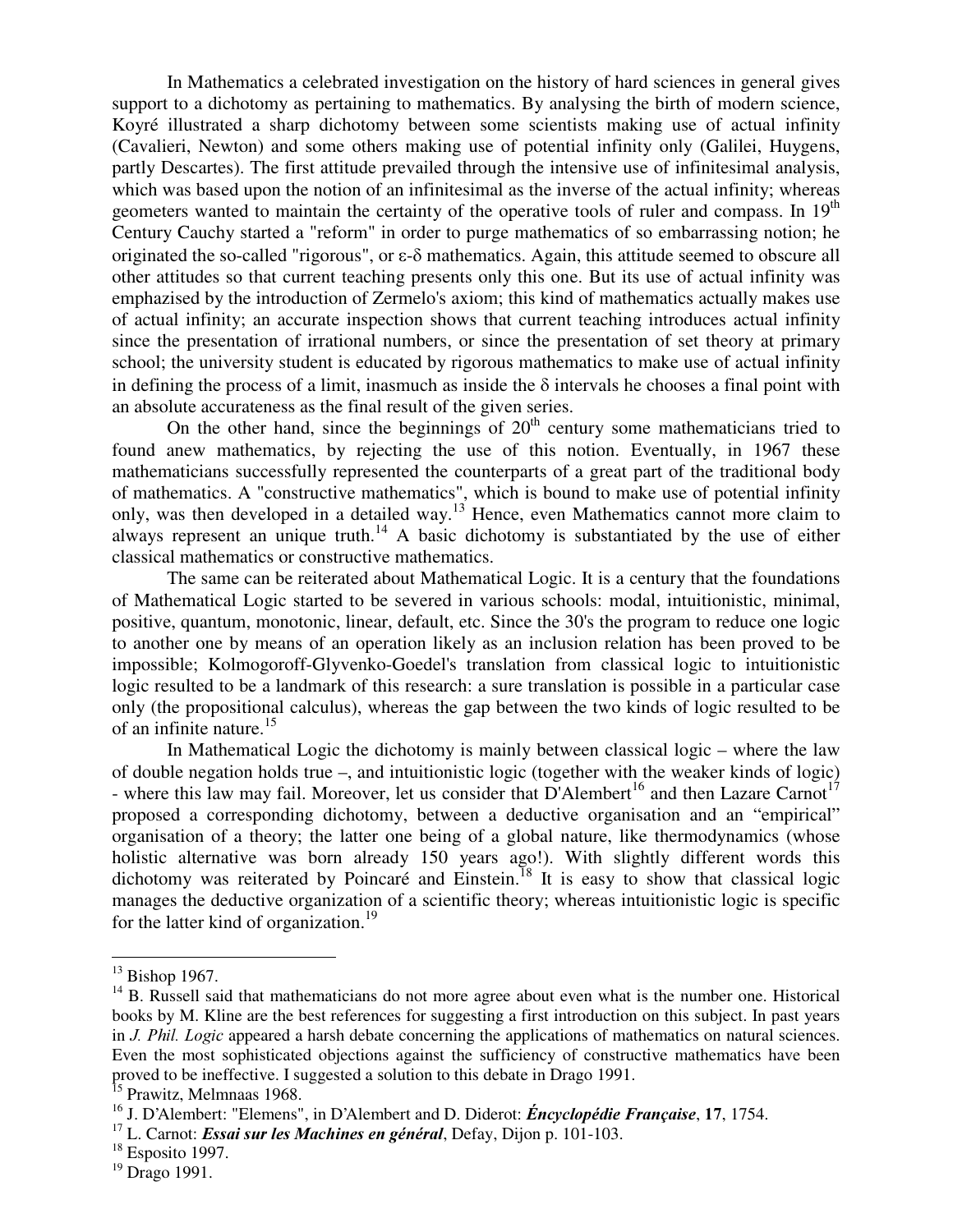I discovered the above two dichotomies more than ten years ago. By taking them as two interpretative categories, I re-constructed almost the whole historical development of Mathematics and Physics. A new history of science emerged; of course, this history is no more the commonly conceived one-dimensional history, but it is articulated in several model of scientific theories mutually conflicting; e.g. the domination of Newtonian paradigm was actually contrasted by the scientific attitudes of Leibniz, Lazare Carnot and Sadi Carnot, in founding respectively mechanics and thermodynamics.<sup>20</sup>

All this deals with inorganic sciences. But also the foundations of Freud psychoanalysis, homeopathic medicine, bioethics and strategic theories can be reinterpreted according to the above two options. 21

Summing up, the above notes are sufficient for indicating a more accurate direction of reflection and investigation on science in present times, than the ISIS document. in order to discuss the basic problems of science one has to take into account, together with the philosophical dichotomies - say, between bad science and good science; or between regressive science and progressive science; or between local and global science, or between mechanistic and holistic science – the above-illustrated two dichotomies, which belong to the very foundations of the hard sciences.

#### 8. A new look upon the suggestions for a way out

Several decades passed from the above-mentioned decisive events, but to my knowledge almost no University course allows the students to know the various kinds of both logic and mathematics logic by stressing the radical differences among the alternatives. I think that these arguments are more decisive than the document's ones in supporting that the whole science - Physics, Mathematics and Mathematical Logic - is undergoing a profound paradigm change.

But which kind of paradigm change? A substitution move, likely as the series of substitutions in the war among kings? Instead, the above illustrated dichotomies suggest that the paradigm shift has not to be conceived as a change of the theory which before and after the change plays the role of the dominating scientific theory, i.e. as if the old dominating scientific theory (say, the mechanistic theory) will be superseded by a new dominating scientific theory (say, holistic science, or 'green'science).

Already the History of Mathematics taught us that one theory only is insufficient for embracing the foundations of all theories of the same scientific branch. After the birth of set theory – which was claimed to embrace all mathematical theories – Frege, Hilbert and Brouwer proposed programs, i.e. much more than a single theory. Even those mathematicians wanting to disregard the very foundations of Mathematics, like Bourbaki, put at the basis of mathematics three independent mathematical *structures*, not one theory only. We have to conclude that even in the most assured science, Mathematics, no single theory can cover all the current possibilities.

According to the above my remarks, the present paradigm shift will change our image of science from a one-dimensional perspective to a pluralism of scientific theories; i.e. the paradigm shift will destroy the same notion of a paradigm for allowing to a coexistence of competing directions of development; in the new situation, all theories have to be considered on the same foot. In other terms, the new perspective is to enter in a pluralism of scientific theories according to which diversity will be the common rule. Let us remark that since the years 60's in Western society this pluralistic situation was already operating in the fields of medicine and agriculture; where at present new practices and scientific principles co-exist (although not in University courses!) with the traditional, chemical practices.

<sup>&</sup>lt;sup>20</sup> Drago 1994, 1996.

 $^{21}$  Drago 2000a, 2000b, 2002. In particular, I qualified both the set of usual bioethical principles and Jonas philosophy according to these two options. However, the extension of this interpretation to Biological sciences has to improved till up to find out a sharp definition of the corresponding two dichotomies.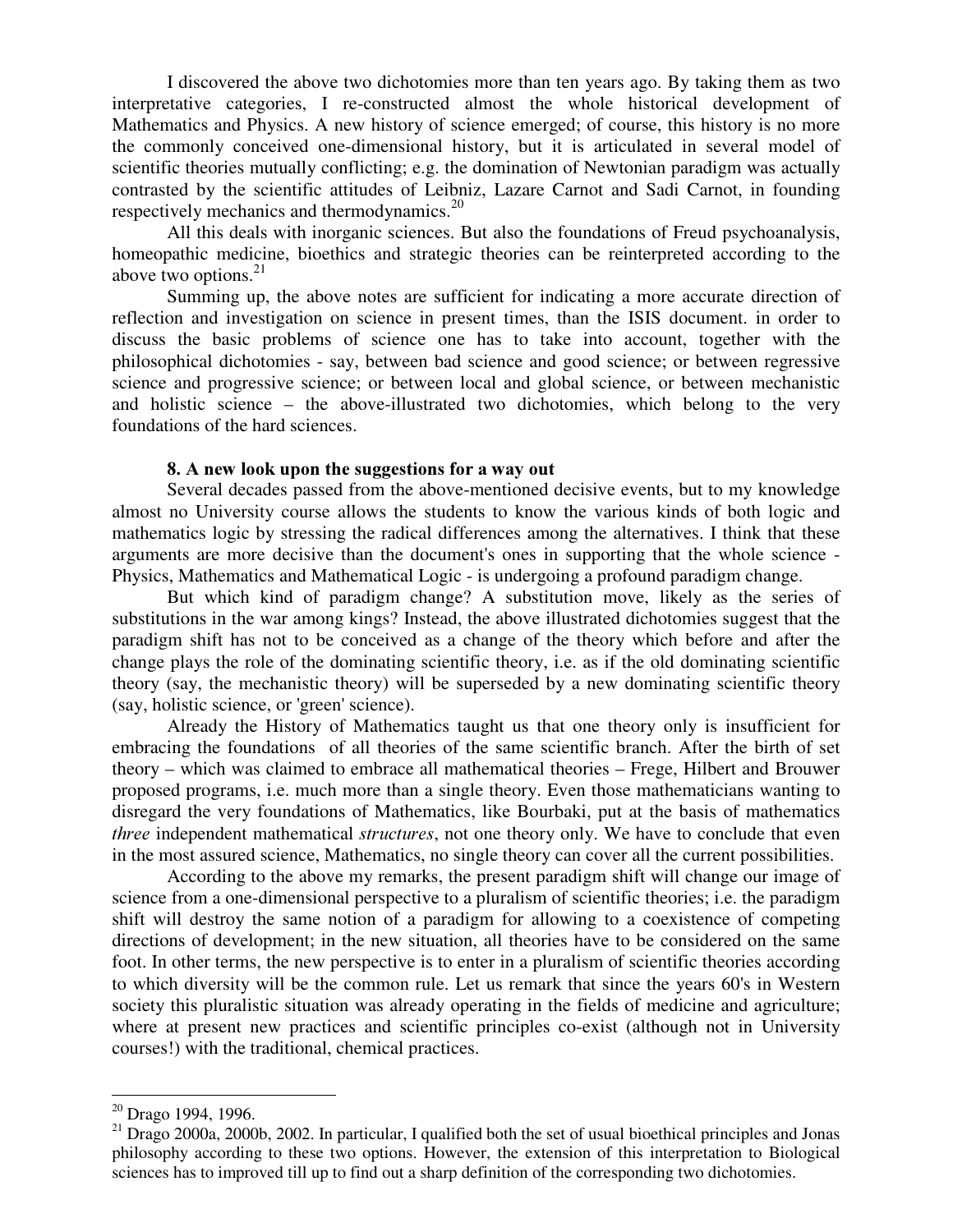### 9. A new look upon the suggestions for drastic cuts

Let us apply what was developed in the above in order to meet the problem ending the document, i.e. to compile a list of those issues, pertaining to the dominant science, which xcan be qualified as negative for society and hence to be dropped out, as well as a list of issues pertaining to alternative science to be developed in a decisive way. By assuming a fourfold variety in the foundations of science, the problem of appraising the relationships between science and society is inevitably more complex than when one consider a substitution move in the paradigms. However, the list presented by the ISIS document surely represents a good approximation. But the above notes suggest to add to it some qualifications.

In such a situation of a general pluralism we meet two new basic problem. In order to maintain notwithstanding the many scientific diversities a common society, scientific people have to agree upon some common points; on one hand some indisputable points, and on the other hand some more *ad excludendum* points; which in order to preserve common goods for mankind, exclude the extreme directions of the scientific research and technologies; these can be synthetized, according to previous dichotomies, by means of a scientific research both pursuing a mythical progress and addressed to oppress both nature and society.

This point is important; unfortunately it is not illustrated by the document. It is necessary to achieve a basic agreement among all the citizens of the world; otherwise, it will be futile to exclude some dangerous technologies or scientific researches in one country only, or in a social group only. This point stresses the necessity in the world of a democratic process as leading mankind to achieve a general agreement about some crucial points assuring the human survival together with a peaceful living together. As a whole, a democratic process will decide in society which kinds of research's results will be more suitable for the humans living together.

Only when we have defined the specific technologies to be banned by the whole society, we can suggest a specific way to develop science according to specific foundations. In particular, in a green model of society science too can be characterized in a 'green' way according to the preceding dichotomies: (defensive defense) solar energy and thermodynamics, constructive mathematics, intuitionistic logic. Of course, the above-mentioned appraisals on what constitutes extreme directions in science are more radical when formulated by the social green group; in this sense the science of green group will exclude many more kinds of technologies and fields of research, whereas it will improve many more positive scientific trends. This science is characterised in a similar way to what is presented by the document, i.e. as a holistic science, but in a more accurate way.

The second question is to offer to society at least as much is asked to ban. A constructive effort in order to progress science in the green direction is essential for convincing a democratic society that the drastic cuts in some branches of scientific research is not originated from an iconoclastic programme. Correctly, the document presents first a list of the improvements to give to present research and then a list of cuts to give it.

According to the two options above-mentioned it is easy to qualify in an improved way the list presented by the document; i.e. to recognise in each issue of technology or scientific research to be banned an extreme direction of the two specific choices of the dominant scientific paradigm; or viceversa, to recognize in each issue indicated as an improvement to renewing scientific research one of the two alternative choices. This task is performed in the following Appendix.

A hard question is which kind of public support the different kinds of scientific researches have to receive. Surely, no public support has to be offered to the scientific research to be excluded. But the question is difficult when concerns how to distribute the public support among the different foundational directions of scientific research. About this point ISIS document is silent. On the other hand, the present situation about the financial funds for research on OGM leads to thinking in a pessimistic way. But when a more qualified proposal of the alternative will be presented the public powers can be helped in recognising - through financial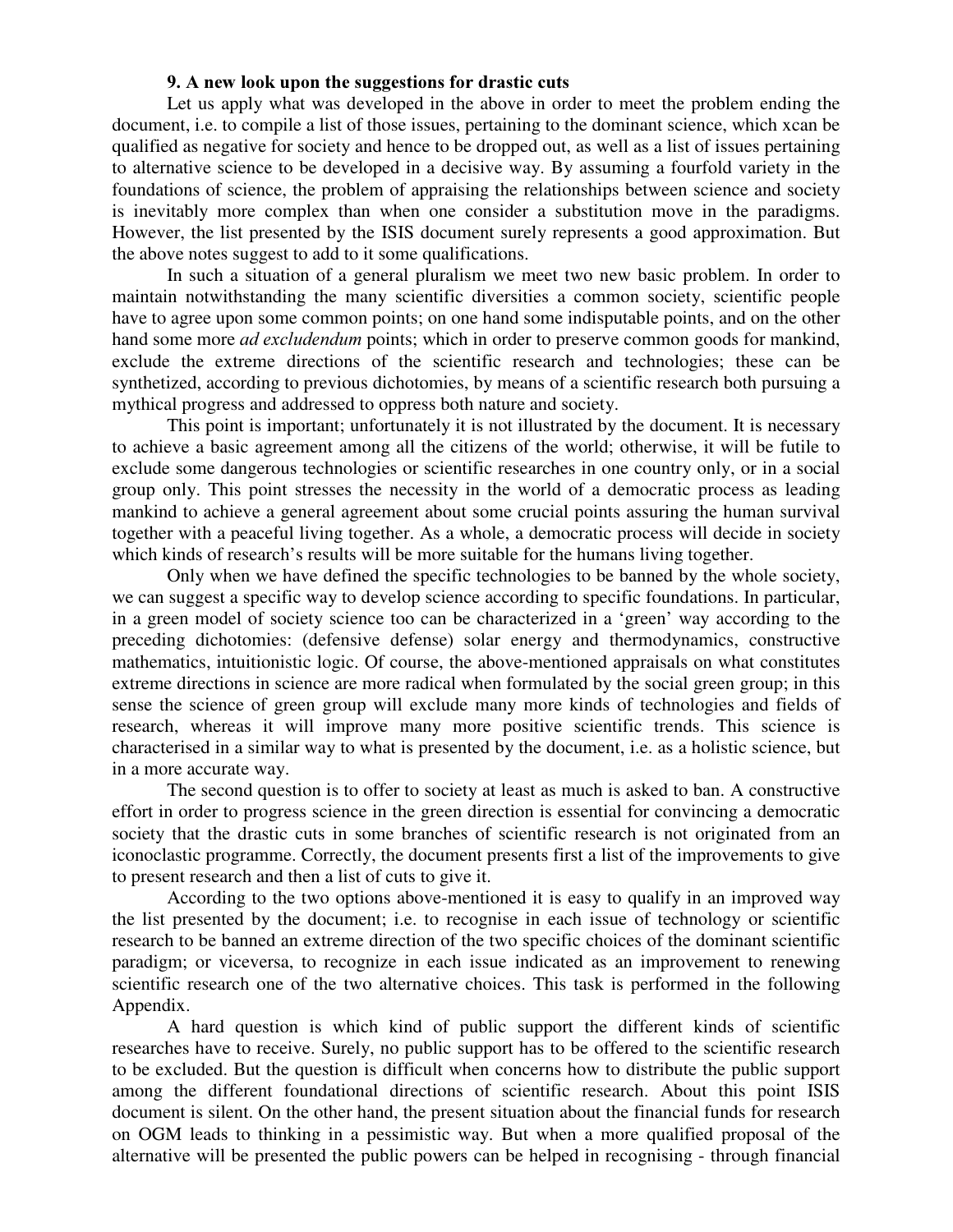supports too - the public relevance of the alternative in both technologies and science; just the kind of qualification I tried to do in the above.

### Appendix: The drastic cuts and the way forwards according to ISIS

In the following the part of the ISIS document presenting both the improvements and the drastic cuts to give to scientific research, I add at the starting of each issue the corresponding choice implicitly informing this particular issue. The reader will appreciate the agreement of the intuitive scheme achieved by ingenuity by ISIS scientists and the nature of the corresponding choice out of the four ones generated by the two options.

I recall that the choices AI and PI concern two kinds of development human relationships (intending them either in a mythical way till up to consider humans as mere things, or in an anthropological way); whereas the option PO and AO concern two kinds of organization (intending it either in a self-reliant way or in an authoritative way). They generalize the scientific choices, illustrated in the above sections, to the social cases. The study-case of energy debate makes apparent these meanings.

### "The way forward

We need to substantially alter the way knowledge is acquired and applied. In particular, we need to transform the way scientific research is conducted in the west as well as the areas funded.

## Working science partnerships

[PO] Scientists should work much more closely, if not directly, with local communities, in order that people's concerns and aspirations can help shape the research. More importantly, scientists could benefit greatly from local knowledge. Top priority must be given to revitalizing and protecting traditional agricultural and healthcare systems from biopiracy and globalization, and to developing sciences and technologies appropriate for the community.

[PO] We recognize that not all research could be done with or within local communities. But even for research that is largely laboratory-based, the scientists should maintain close touch with the community of which they are part, and be responsive and sensitive to people's concerns.

## Science and technologies that should be supported

[PI] There are many existing technologies that will make valuable contribution to sustainability. Rather than attempting to produce an exhaustive list of such technologies, we identify them in the context of two areas that desperately need to be funded.

## Ecology and energy use in sustainable systems

[PI] Sustainable systems refer ultimately to entire ways of life, including agricultural and industrial production, transport, health and economic and social relationships. Of course, subsystems within the whole could also be studied in their own right. The need for energy efficient production and transport technologies is widely accepted. Not as well acknowledged are the following topics:

- [PI] Complexity and bio-diversity in agro-ecological systems
- [PI] Energy-relationships, energy use and renewable energies
- [PI] Concept of "waste" and sustainability
- [PI] Renewable energy generation and bio-degradable technologies
- [PO] New forms of public ownership
- [PI] Minimum waste generation and efficient processes in agriculture and industry
- [PI] Novel ecological accounting procedures for sustainability
- [PI] Biophysical indicators of ecosystem health and monitoring technologies
- [PO] Decentralized energy-efficient technologies that promote local autonomy and participation
- [PO]Social environmental indicators of sustainability
- [PO] Localization and regionalization versus globalization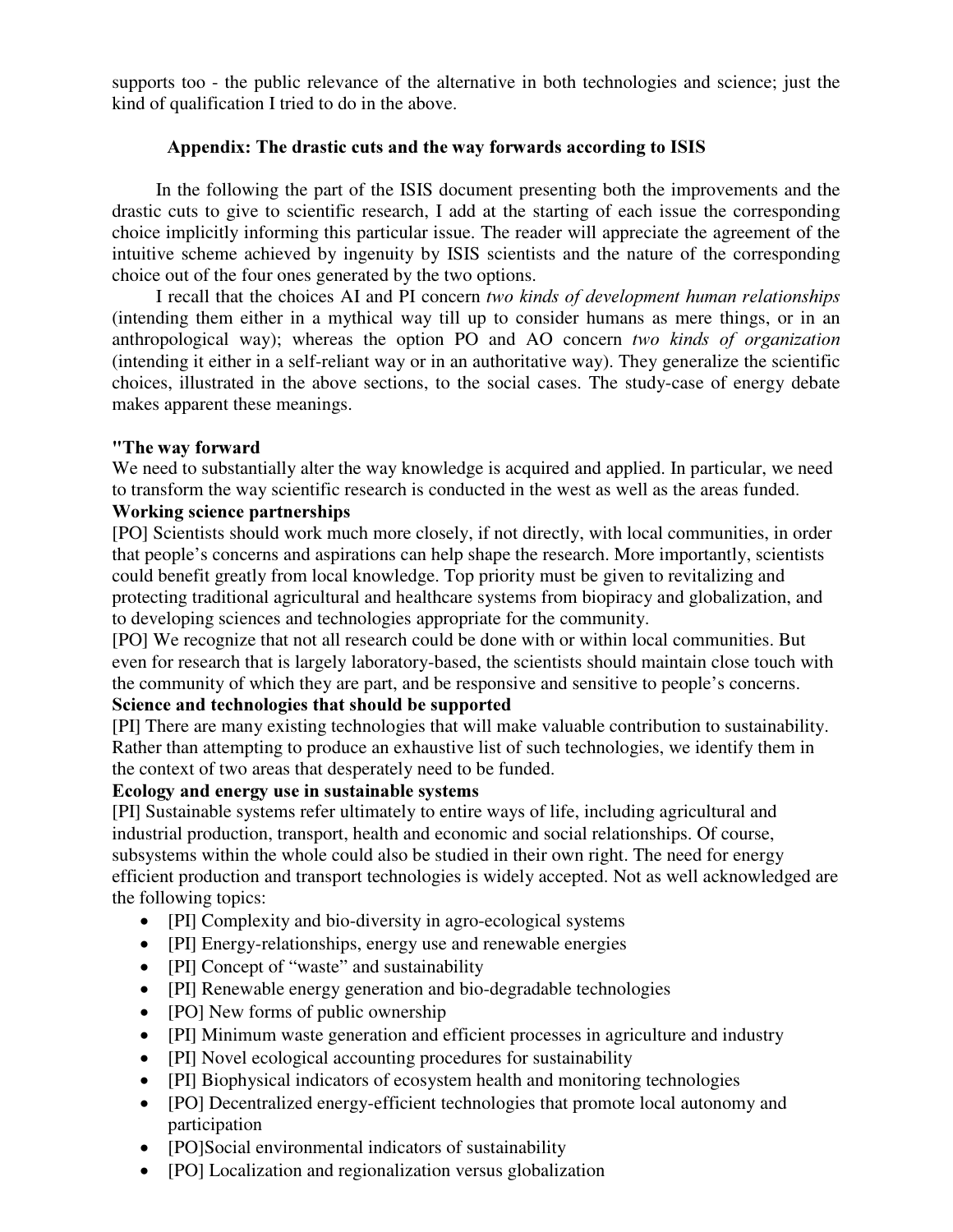## [PO] Science of the organism and holistic health

Many new research programs fall potentially within the general area of "science of the organism." The emphasis is on non-linear complex dynamics, feedback and coherence, which are necessary for understanding complex systems in general. Especially important is the scientific underpinning of complementary and alternative medical practices, in view of the fact that homeopathy is entering mainstream medicine. The biological effects of mobile phones and other electrical installations in the environment, for example, also requires an appropriate biophysical understanding of the organism. We have identified the following topics:

- Biophysical model of the organism
- Understanding complementary and alternative medical practices
- Concept of holistic health that includes the social and ecological environment
- Biophysical, dynamical indicators of health
- Social and environmental indicators of health
- Non-invasive, non-destructive technologies for monitoring health and food quality
- Effective therapeutic methods based on minimum intervention.

## Criteria of appropriate technologies

Although it is not possible to predict discovery and inventions, the above considerations do allow us to make certain judgements concerning which technologies are appropriate for society, not just at the stage at which the technology is ready for use, but especially at the research and development stage.

[AI} Apart from the obvious criteria that the technologies should not be harmful or toxic, there are other features to consider. [PI] They should respect human rights and ethical concerns of society. [PI] They should not compromise the conditions of life for future generations while benefiting the present. [PO] They should be affordable and genuinely improve the lives of all, and not just the rich. [PO] In the biomedical realm, for example, this would set a policy for minimum intervention technologies that are effective, that would also minimize the costs of patented procedures and products.

[PO] One criterion that is perhaps not so obvious is that the technology should not compromise people's autonomy and choice, that is, people should not be coerced into using the technology. This is particularly relevant to genetic diagnostic tests targeted at "defective genes" that discriminate against individuals or the unborn, or DNA databases that compromise people's rights to privacy. Other situations might involve nano-technological implants that cannot easily be removed by the user.

All of these criteria could be subject to debate.

We suggest, however, there are existing technologies and research areas that could be targeted for outright bans or discontinuation.

## 1. Technologies that should be banned:

- [AI] Nuclear weapons
- [AI] Biological weapons
- [AI] Chemical weapons

## 2. Technologies that should be phased out:

- [AO] Nuclear power stations
- $\bullet$  [AO] Fossil fuel
- [AI] Antibiotics in agriculture
- [AI] Agrochemicals: chemical herbicides, pesticides, fertilizers

# 3. Technologies that should be subject to international peaceful control:

- [AO] Genetic engineering
- [AO] Nanotechnology

## 4. Research that should be discontinued:

[AI] Any research in weapons of mass destruction, chemical and biological warfare